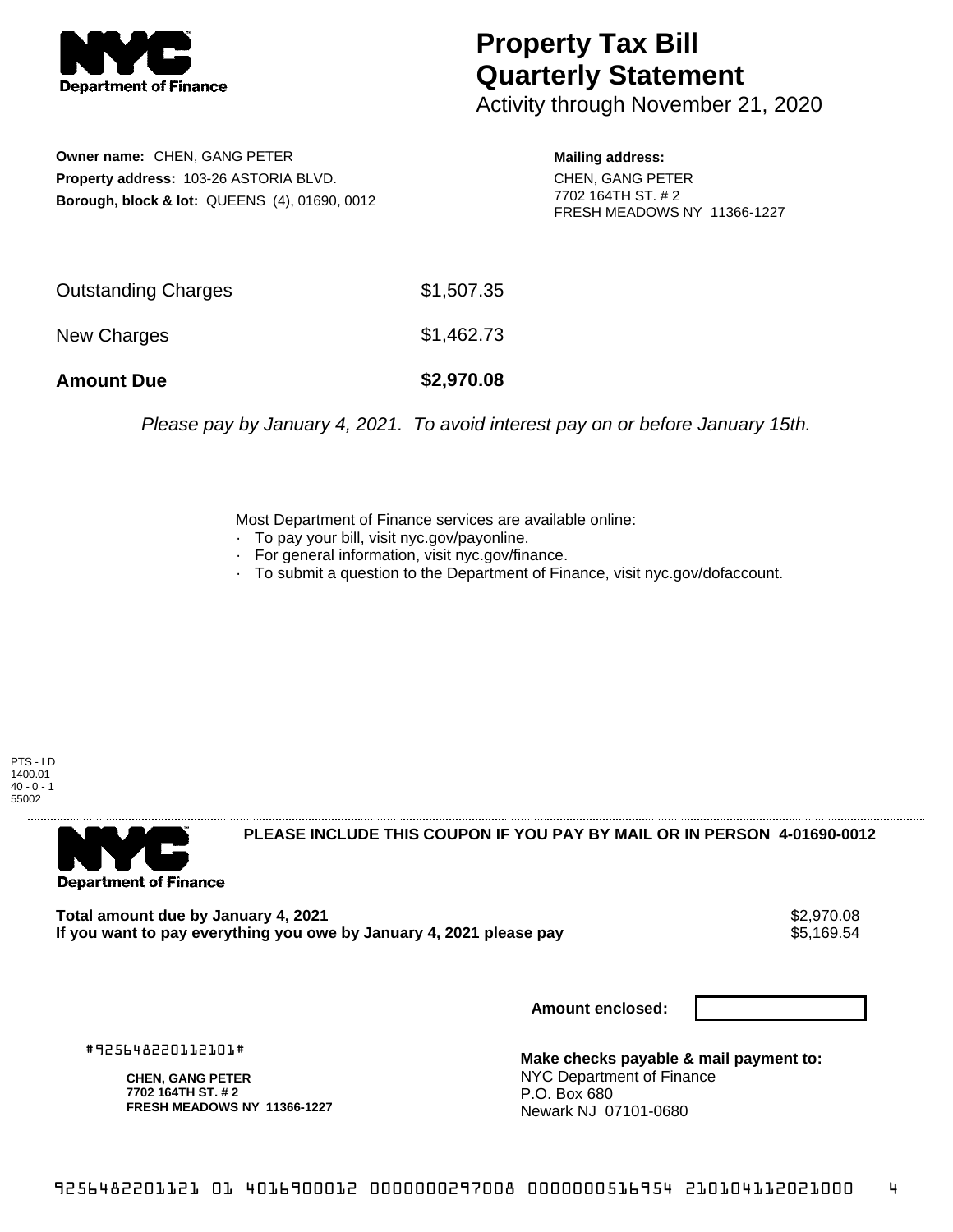

| <b>Billing Summary</b>                                                     | <b>Activity Date Due Date</b>           | Amount       |
|----------------------------------------------------------------------------|-----------------------------------------|--------------|
| Outstanding charges including interest and payments                        |                                         | \$1,507.35   |
| <b>Finance-Property Tax</b>                                                | 01/01/2021                              | \$2,232.70   |
| Adopted Tax Rate                                                           |                                         | $$-25.74$    |
| Payment                                                                    | 11/02/2020                              | $$-744.23$   |
| <b>Total amount due</b>                                                    |                                         | \$2,970.08   |
| <b>Tax Year Charges Remaining</b>                                          | <b>Activity Date</b><br><b>Due Date</b> | Amount       |
| <b>Finance-Property Tax</b>                                                | 04/01/2021                              | \$2,232.70   |
| <b>Adopted Tax Rate</b>                                                    |                                         | $$-25.74$    |
| Total tax year charges remaining                                           |                                         | \$2,206.96   |
| If you want to pay everything you owe by January 4, 2021 please pay        |                                         | \$5,169.54   |
| If you pay everything you owe by January 4, 2021, you would save:          |                                         | \$7.50       |
| How We Calculated Your Property Tax For July 1, 2020 Through June 30, 2021 |                                         |              |
|                                                                            | Overall                                 |              |
| Tax class 1 - Small Home, Less Than 4 Families                             | <b>Tax Rate</b>                         |              |
| Original tax rate billed                                                   | 21.1670%                                |              |
| New Tax rate                                                               | 21.0450%                                |              |
| <b>Estimated Market Value \$910,000</b>                                    |                                         |              |
|                                                                            |                                         | <b>Taxes</b> |
| <b>Billable Assessed Value</b>                                             | \$42,192                                |              |
| <b>Taxable Value</b>                                                       | \$42,192 x 21.0450%                     |              |
| <b>Tax Before Abatements and STAR</b>                                      | \$8,879.32                              | \$8,879.32   |
| Annual property tax                                                        |                                         | \$8,879.32   |
| Original property tax billed in June 2020                                  |                                         | \$8,930.80   |
|                                                                            |                                         |              |

Please call 311 to speak to a representative to make a property tax payment by telephone.

For information about the interest rate charged on late payments, visit nyc.gov/taxbill.

## **Home banking payment instructions:**

- 1. **Log** into your bank or online bill pay website.
- 2. **Add** the new payee: NYC DOF Property Tax. Enter your account number, which is your boro, block and lot, as it appears here: 4-01690-0012 . You may also need to enter the address for the Department of Finance. The address is P.O. Box 680, Newark NJ 07101-0680.
- 3. **Schedule** your online payment using your checking or savings account.

## **Did Your Mailing Address Change?** If so, please visit us at **nyc.gov/changemailingaddress** or call **311.**

When you provide a check as payment, you authorize us either to use information from your check to make a one-time electronic fund transfer from your account or to process the payment as a check transaction.